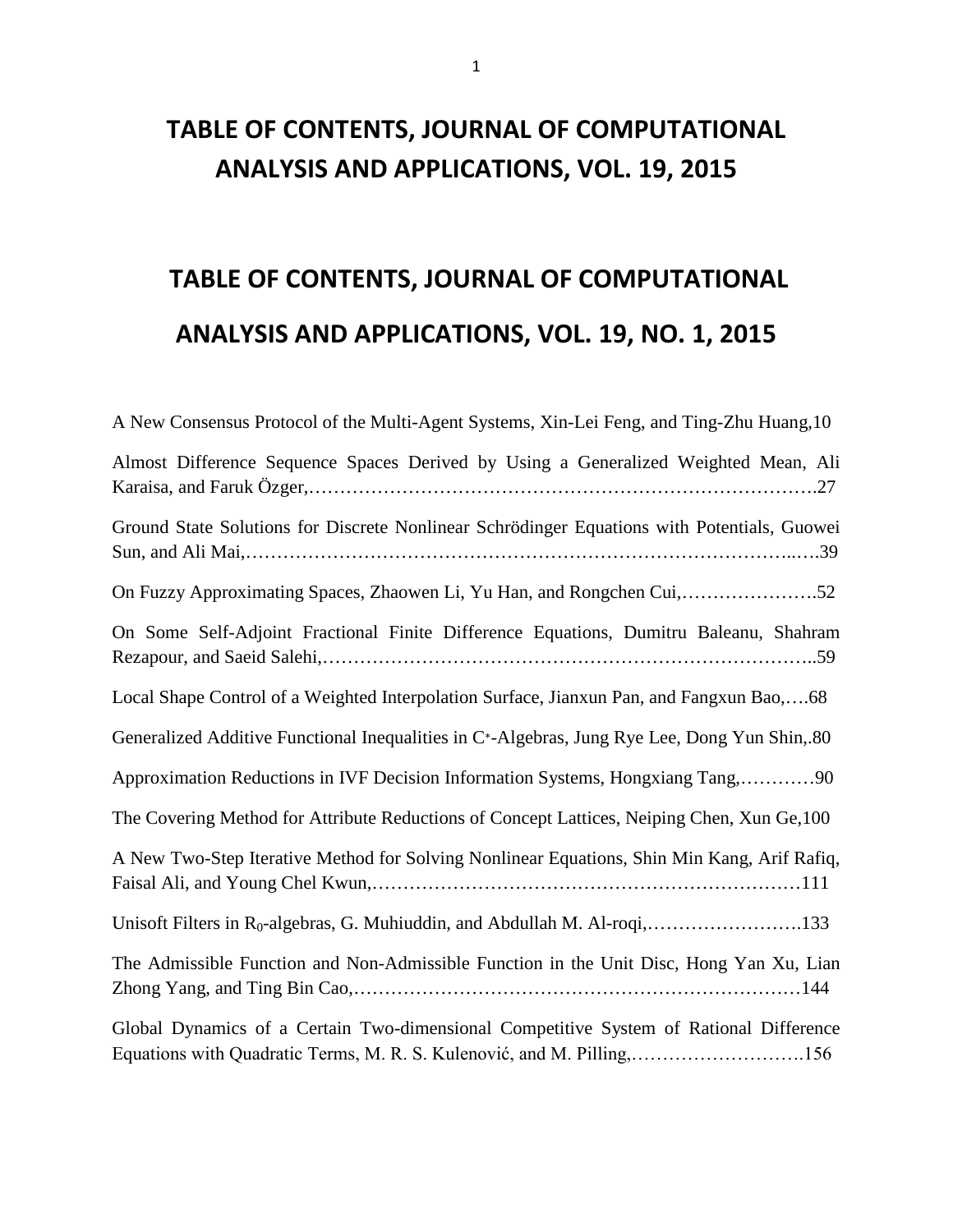Higher-Order q-Daehee Polynomials, Young-Ki Cho, Taekyun Kim, Toufik Mansour, and Seog-Hoon Rim,……………………………………………………………………………….167

Approximate Fuzzy Ternary Homomorphisms and Fuzzy Ternary Derivations on Fuzzy Ternary Banach Algebras, Ali Ebadian, Mohammad Ali Abolfathi, Rasoul Aghalary, Choonkil Park, and Dong Yun Shin,………………………………………………………………………………..174

Fuzzy Stability of Functional Equations in n-Variable Fuzzy Banach Spaces, Dong Yun Shin, Choonkil Park, Roghayeh Asadi Aghjeubeh, and Shahrokh, Farhadabadi,………………..….186

#### **TABLE OF CONTENTS, JOURNAL OF COMPUTATIONAL ANALYSIS AND APPLICATIONS, VOL. 19, NO. 2, 2015**

| The Similarity and Application for Generalized Interval-Valued Fuzzy Soft Sets, Yan-ping He,  |
|-----------------------------------------------------------------------------------------------|
| Distribution Reductions in $\alpha$ -Maximal Tolerance Level SF Decision Information Systems, |
| Separation Problem for Second Order Elliptic Differential Operators on Riemannian Manifolds,  |
| An Integral-Type Operator from Weighted Bergman-Privalov Spaces to Bloch-Type Spaces,         |
| On the (r,q)-Bernoulli and (r,q)-Euler Numbers and Polynomials, Joung Hee Jin, Toufik         |
| Solving Fuzzy Fractional Partial Differential Equations by Fuzzy Laplace-Fourier Transforms,  |
| Aspects of Univalent Holomorphic Functions Involving Ruscheweyh Derivative and Generalized    |
| On a Certain Subclass of Analytic Functions Involving Sălăgean Operator and Ruscheweyh        |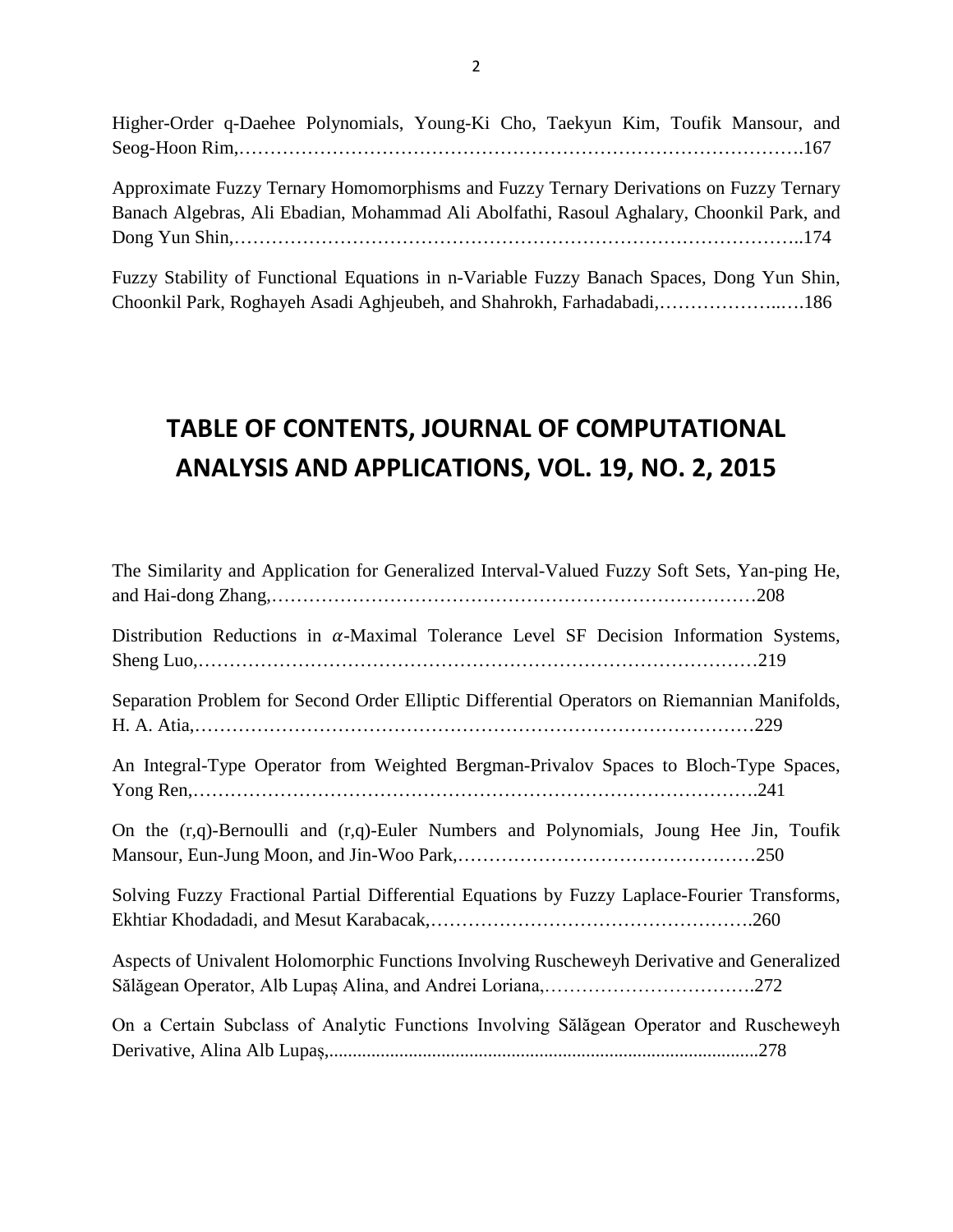New Classes Containing Multiplier Transformation and Ruscheweyh Derivative, Alina Alb Lupaș,……………………………………………………………………………………282

New Iterative Scheme for the Approximation of Fixed Points of Asymptotically Nonexpansive Mappings in Uniformly Convex Banach Spaces, Shin Min Kang, Arif Rafiq, Young Chel Kwun, and Faisal Ali,……………………………………………………………………………287

Global Behavior and Periodicity of Some Difference Equations, E. M. Elsayed, and H. El-Metwally,………………………………………………………………………….298

Further Results on Normal Families of Meromorphic Functions Concerning Shared Values, Xiao-Bin Zhang, and Jun-Feng Xu,……………………………………………………..310

Positive Solutions of Difference-Summation Boundary Value Problem for a Second-Order Difference Equation, Jiraporn Reunsumrit, and Thanin Sitthiwirattham,……………….319

Essential Norm of Extended Cesàro Operators from F(p,q,s) Space to Bloch-Type Space, Xiaomin Tang,………………………………………………………………………………335

Stability in Volterra Integral Equations of Fractional Order with Control Variable, Payam Nasertayoob, S. Mansour Vaezpour, Reza Saadati, and Choonkil Park,……………...…….346

Some Properties of the Hausdorff Fuzzy Metric on Finite Sets, Chang-qing Li, and Liu Yang,359

Locally Boundedness and Continuity of Superposition Operators on Double Sequence Spaces Cr0, Birsen Sağir, and Nihan Güngör,………………………………………………………….365

A Fixed Point Approach to Stability of Cubic Lie Derivatives in Banach Algebras, Seong Sik Kim, John Michael Rassias, Afrah A.N. Abdou, and Yeol Je Cho,……………………………378

## **TABLE OF CONTENTS, JOURNAL OF COMPUTATIONAL ANALYSIS AND APPLICATIONS, VOL. 19, NO. 3, 2015**

On the Shadowing Property of Functional Equations, Sun Young Jang,…………………400 Ulam-Găvruta-Rassias Stability of an Additive Functional Inequality in Fuzzy Normed Modules,

Yeol Je Cho, Reza Saadati, and Young-Oh Yang,……………………………………..…409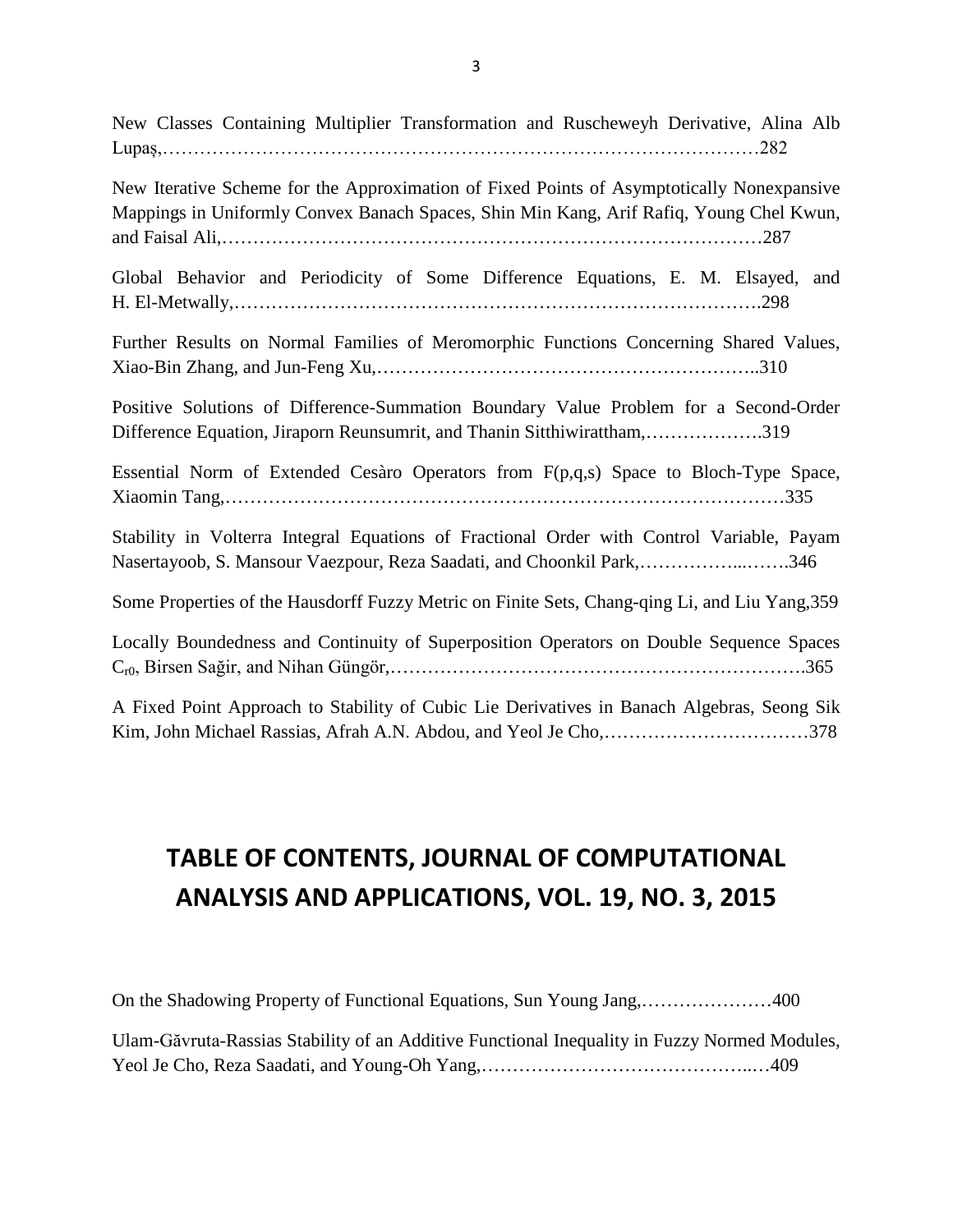Almost Ideal Statistical Convergence and Strongly Almost Ideal Lacunary Convergence of Sequences of Fuzzy Numbers with Respect to the Orlicz Functions, Zeng-Tai Gong, Xiao-Xia Liu, and Xue Feng,…………………………………………………………………………418 Some Boundary Value Problems of Fractional Differential Equations with Fractional Impulsive Conditions, Youjun Xu, and Xiaoyou Liu,………………………………………………....426 Volterra Composition Operators From F(p,q,s) to Logarithmic Bloch Spaces, Fang Zhang, and Yongmin Liu,……………………………………………………………………………….444 The (p,q)-Absolutely Summing Operators on the Köthe Bochner Function Spaces. Mona Khandaqji, and Ahmed Al-Rawashdeh,……………………………………………………455 An Estimate for the Four-Dimensional Discrete Derivative Green's Function and Its Applications in FE Superconvergence, Jinghong Liu, and Yinsuo Jia,……………………………….….462 Apollonius Type Additive Functional Equations in C\*-Ternary Algebras and JB\*-Triples, Yeol Je Cho, Reza Saadati, and Young-Oh Yang,…………………………………………470 On Grüss Type Integral Inequality Involving the Saigo's Fractional Integral Operators, D. Baleanu, S.D. Purohit, and F. Uçar,…………………………………………………….480 The Value Distribution of Solutions of Some Types of q-Shift Difference Riccati Equations, Yu Xian Chen, and Hong Yan Xu,…………………………………………………………490 Energy Decay Rates for Viscoelastic Wave Equation with Dynamic Boundary Conditions, Jin-Mun Jeong, Jong Yeoul Park, and Yong Han Kang,……………………………………500 Lower order Fractional Monotone Approximation, George A. Anastassiou,……………….518 Modified Quadrature Method with Sidi Transformation for Three Dimensional Axisymmetric Potential Problems with Dirichlet Conditions, Xin Luo, Jin Huang, and Yan-Ying Ma,……526 Stability of the Generaliazed Version of Cauchy Type Equation From Functional Operator Viewpoint, Chang Il Kim, Giljun Han, and Seong-A Shim,………………………………540 Inequalities of Simpson Type for Functions Whose Third Derivatives are Extended s-Convex Functions and Applications to Means, Ling Chun, and Feng Qi,………………………….555 Representation of Higher-Order Euler Numbers Using the Solution of Bernoulli Equation, Cheon Seoung Ryoo, Hyuck In Kwon, Jihee Yoon, and Yu Seon Jang,………………….570 Intuitionistic Fuzzy Stability of an Euler-Lagrange Type Quartic Functional Equation, Ali Ebadian, Choonkil Park, and Dong Yun Shin,…………………………………………578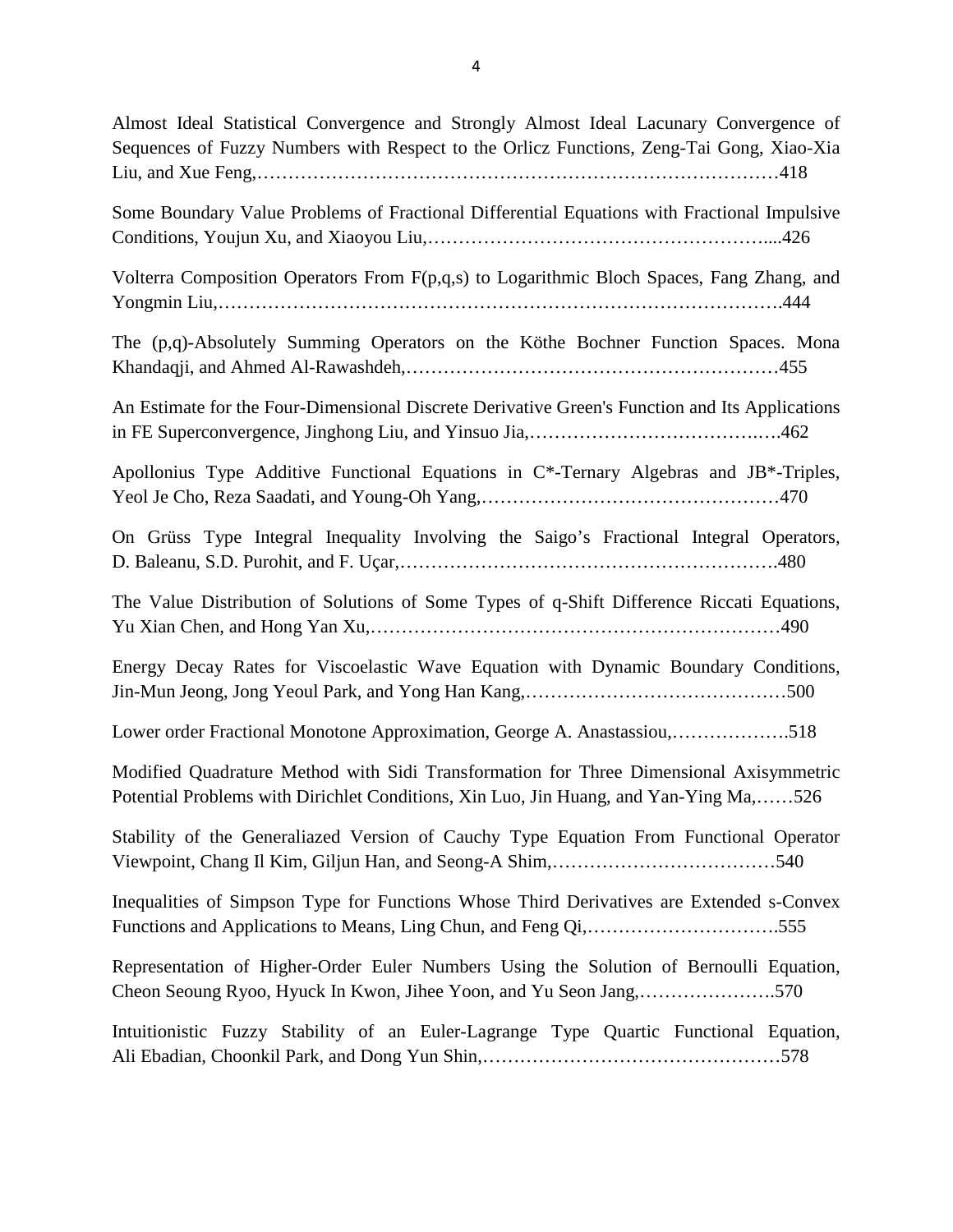#### **TABLE OF CONTENTS, JOURNAL OF COMPUTATIONAL ANALYSIS AND APPLICATIONS, VOL. 19, NO. 4, 2015**

Applications of Sampling Kantorovich Operators to Thermographic Images for Seismic Engineering, Federico Cluni, Danilo Costarelli, Anna Maria Minotti, and Gianluca Vinti,…602

| On the Stolarsky-Type Inequality for the Chqouet Integral and the Generated Choquet Integral,                                                                                         |
|---------------------------------------------------------------------------------------------------------------------------------------------------------------------------------------|
| Extended Cesàro Operator from Weighted Bergman Space to Zygmund-Type Space, Yu-Xia                                                                                                    |
| The Numerical Solution for the Interval-Valued Differential Equations, Li-Xia Pan,632                                                                                                 |
| Controllability for Semilinear Integrodifferential Control Systems with Unbounded Operators,                                                                                          |
| Stability of Positive-Additive Functional Equations in Fuzzy C*-Algebras, Afrah A.N. Abdou,                                                                                           |
| Common Fixed Point Theorems for Occasionally Weakly Biased Mappings Under Contractive<br>Conditions in Menger PM-Spaces, Zhaoqi Wu, Chuanxi Zhu, and Jing Wang,661                    |
| The Existence of Symmetric Positive Solutions for a Nonlinear Multi-Point Boundary Value<br>Problem on Time Scales, Fatma Tokmak, Ilkay Yaslan Karaca, Tugba Senlik, and              |
| Approximate Fuzzy Double Derivations and Fuzzy Lie *-Double Derivations, Ali Ebadian,                                                                                                 |
| Some New Generalized Results on Ostrowski Type Integral Inequalities with Application,                                                                                                |
| A Novel Multistep Generalized Differential Transform Method for Solving Fractional-order Lü<br>Chaotic and Hyperchaotic Systems, Mohammed Al-Smadi, Asad Freihat, Omar Abu Arqub, and |
| New Inequalities of Hermite-Hadamard and Fejér Type via Preinvexity, M. A. Latif, and                                                                                                 |
| Approximate Quadratic Forms in Paranormed Spaces, Jae-Hyeong Bae, and Won-Gil Park, 740                                                                                               |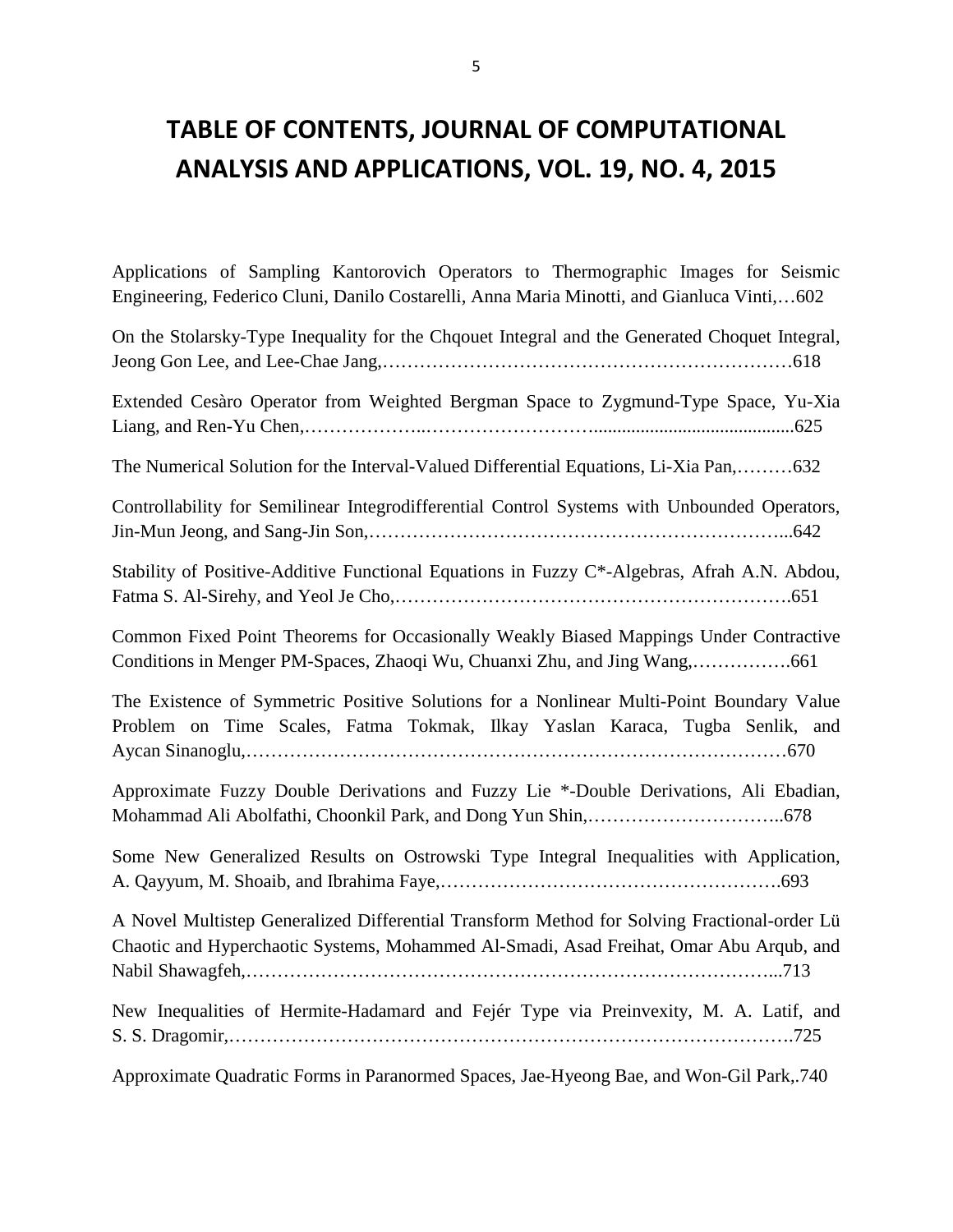| Common Fixed Point Theorems for the R-weakly Commuting Mappings in S-metric Spaces,           |  |
|-----------------------------------------------------------------------------------------------|--|
|                                                                                               |  |
|                                                                                               |  |
| On a Solution of System of Three Fractional Difference Equations, M. M. El-Dessoky, and E. M. |  |
|                                                                                               |  |
|                                                                                               |  |
| Generalized Equi-Statistical Convergence of Positive Linear Operators, Abdullah Alotaibi, and |  |
|                                                                                               |  |

# **TABLE OF CONTENTS, JOURNAL OF COMPUTATIONAL ANALYSIS AND APPLICATIONS, VOL. 19, NO. 5, 2015**

| On the Interval-Valued Pseudo-Laplace Transform by Means of the Interval-Valued Pseudo-                                                                                             |
|-------------------------------------------------------------------------------------------------------------------------------------------------------------------------------------|
| Operators Ideals of Generalized Modular Spaces of Cesàro Type Defined By Weighted Means,                                                                                            |
| Certain Subclasses of Multivalent Uniformly Starlike and Convex Functions Involving a Linear                                                                                        |
| The Characterizations of McShane Integral and Henstock Integrals for Fuzzy-Nnumber-Valued<br>Functions with a Small Riemann Sum on a Small Set, Muawya Elsheikh Hamid, and Zeng-Tai |
| Barnes-Type Narumi of the Second Kind and Poisson-Charlier Mixed-Type Polynomials,                                                                                                  |
| Local Control and Approximation of a $C^2$ Rational Interpolating Curve, Qinghua Sun,851                                                                                            |
| Certain New Grüss Type Inequalities Involving Saigo Fractional q-Integral Operator,                                                                                                 |
| Ultra Bessel Sequences of Subspaces in Hilbert Spaces, Mohammad Reza Abdollahpour,                                                                                                  |
| On Fixed Point Generalizations to Partial b-metric Spaces, Thabet Abeljawad, Kamaleldin                                                                                             |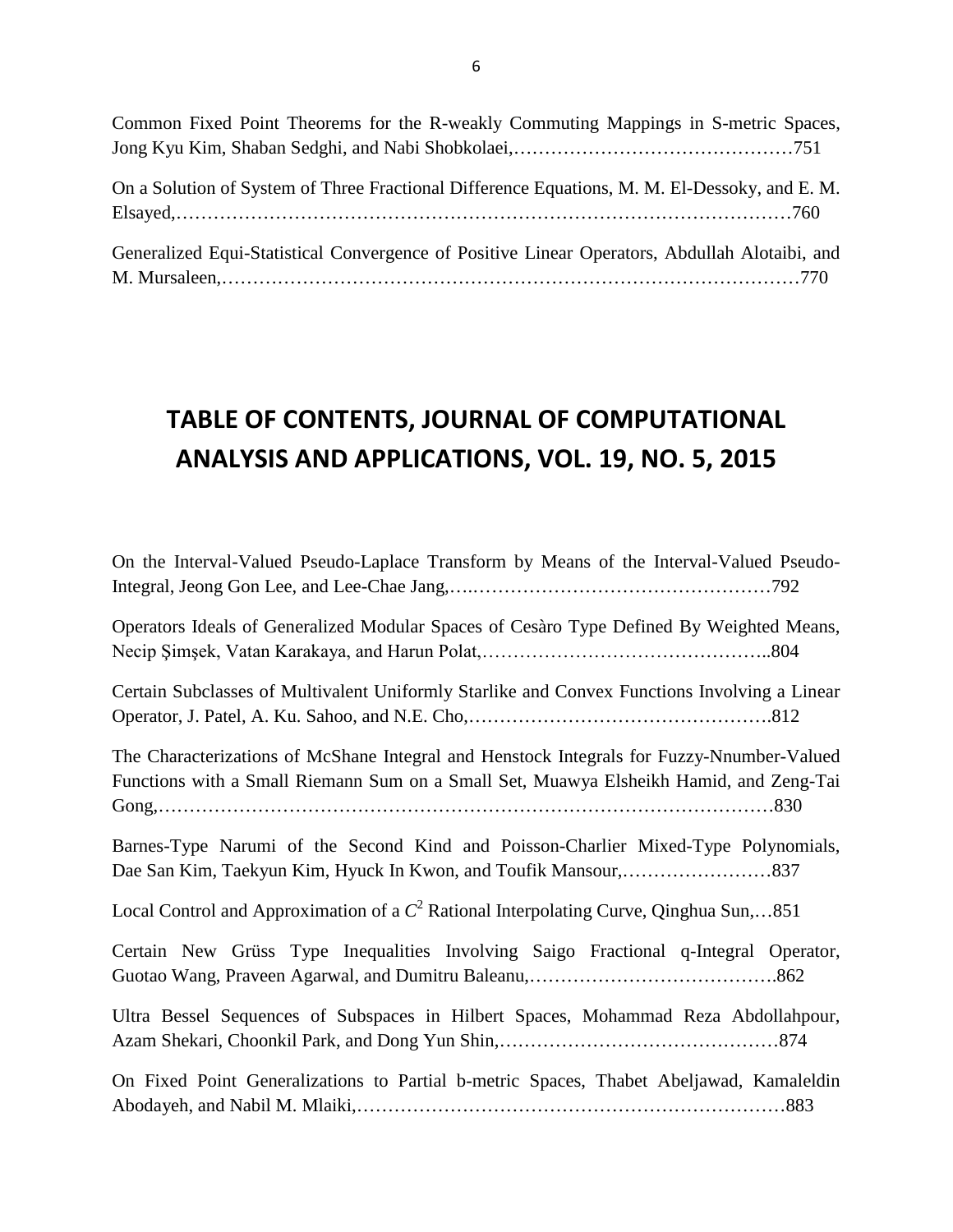| Existence of Solutions for Fractional Four Point Boundary Value Problems with p-Laplacian  |  |
|--------------------------------------------------------------------------------------------|--|
|                                                                                            |  |
|                                                                                            |  |
| Differential Subordinations Obtained with Some New Integral Operators, Georgia Irina Oros, |  |
|                                                                                            |  |
|                                                                                            |  |
| Preconditioned SAOR Iterative Methods for H-Matrices Linear Systems, Xue-Zhong Wang, and   |  |
|                                                                                            |  |

7

## **TABLE OF CONTENTS, JOURNAL OF COMPUTATIONAL ANALYSIS AND APPLICATIONS, VOL. 19, NO. 6, 2015**

| Common Fixed Point of Mappings Satisfying Almost Generalized Contractive Condition in                                                                               |
|---------------------------------------------------------------------------------------------------------------------------------------------------------------------|
| Partially Ordered G-Metric Spaces, M. Abbas, Jong Kyu Kim, and Talat Nazir,928                                                                                      |
| Additive $\rho$ -Functional Inequalities in Matrix Normed Spaces, Afshan Batool, Choonkil Park, and                                                                 |
|                                                                                                                                                                     |
| New Iterative Algorithms for Coupled Matrix Equations, Lingling Lv, and Lei Zhang,947                                                                               |
| Essential Norm of Weighted Composition Operator from Hardy Space to Weighted Bergman                                                                                |
|                                                                                                                                                                     |
|                                                                                                                                                                     |
| Hybrid Boundary Value Problems of q-Difference Equations and Inclusions, Bashir Ahmad,                                                                              |
|                                                                                                                                                                     |
| On a μ-Mixed Trigonometric Functional Equation, Driss Zeglami, Brahim Fadli, Choonkil Park,                                                                         |
| Barnes-Type Narumi of the First Kind and Barnes-Type Peters of the First Kind Hybrid<br>Polynomials, Dae San Kim, Taekyun Kim, Takao Komatsu, and Jong-Jin Seo,1012 |